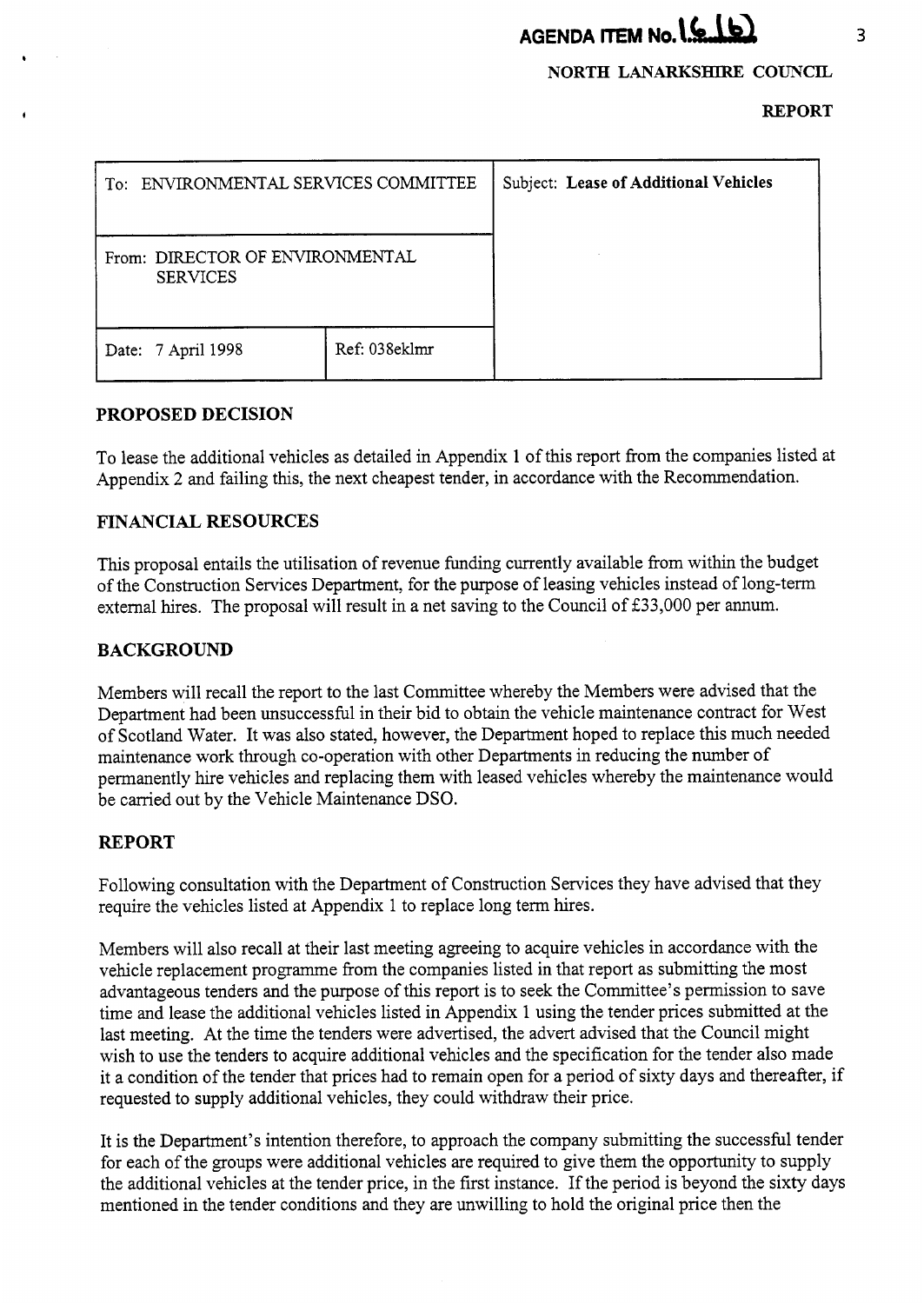Department would approach the next cheapest tenderer and again ask if they would be prepared to supply at their tender price.

\*

*b* 

The tenderers to be approached in the first instance are listed in Appendix 2.

#### **RECOMMENDATION**

The Committee agree that the companies listed at Appendix **2** be approached in the first instance to supply the vehicles listed in Appendix 1 at the price submitted in their most recent tender and if **any**  are unwilling then the Department be authorised to approach the next cheapest tenderer in turn.

M'Kenje L. Huttay

M.L. Hutton Director of Environmental Services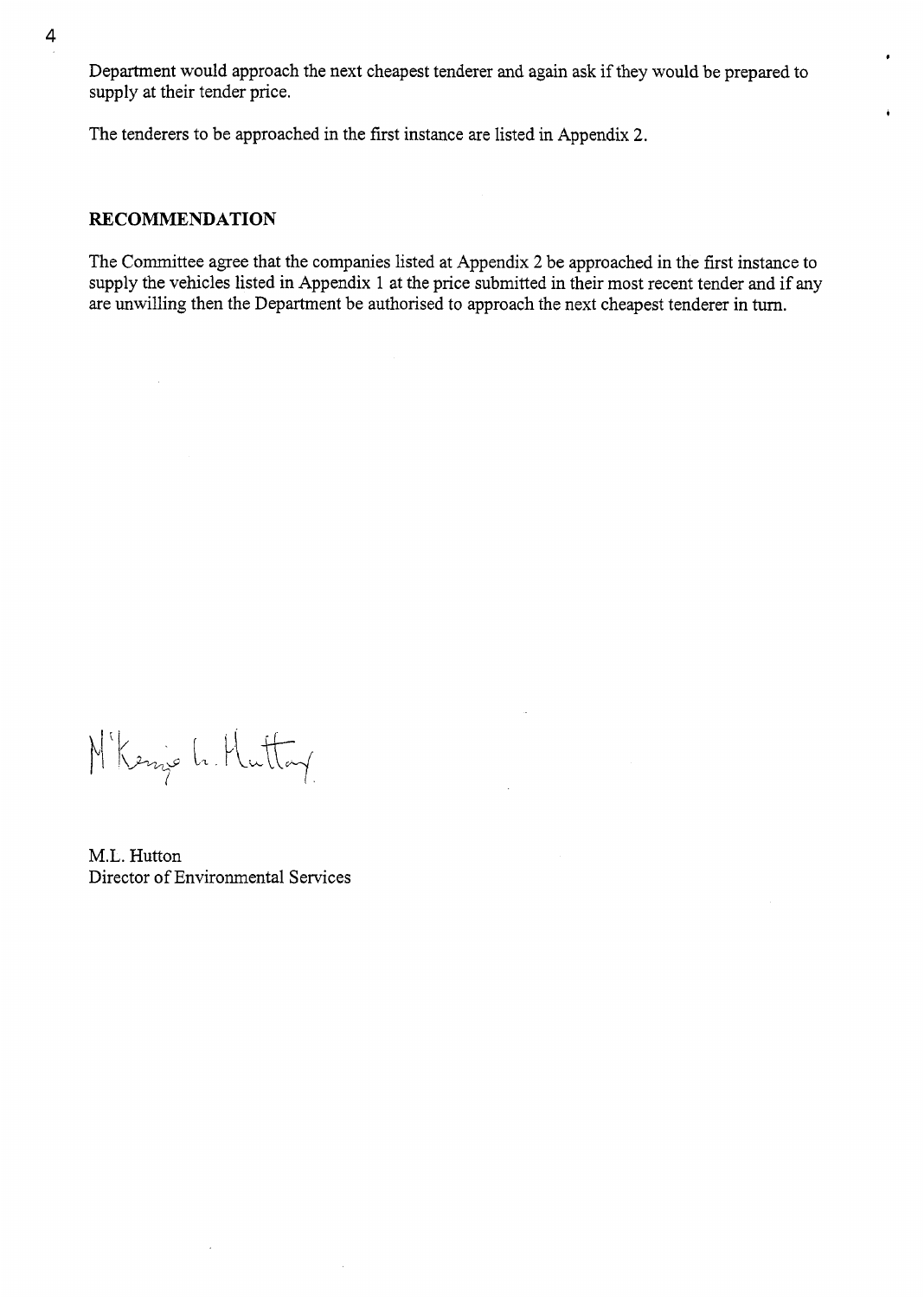**Appendix 1** 

| <b>Quantity Required</b> | <b>Type of Vehicle Required</b>                     | Tender Reference |
|--------------------------|-----------------------------------------------------|------------------|
|                          | 1665kg Vans                                         | QA/NL/TRA/2a     |
| 65                       | 2830kg Vans                                         | QA/NL/TRA/3a     |
| 8                        | 3500kg Crew Cab Tippers                             | QA/NL/TRA/7a     |
| າ                        | 3500kg Chassis Cab Pick-up<br>with Luton Style Body | QA/NL/TRA/39     |
|                          | 3500kg Panel Van                                    | QA/NL/TRA/41     |
|                          | 3500kg Tippers                                      | QA/NL/TRA/46     |

 $\bar{1}$